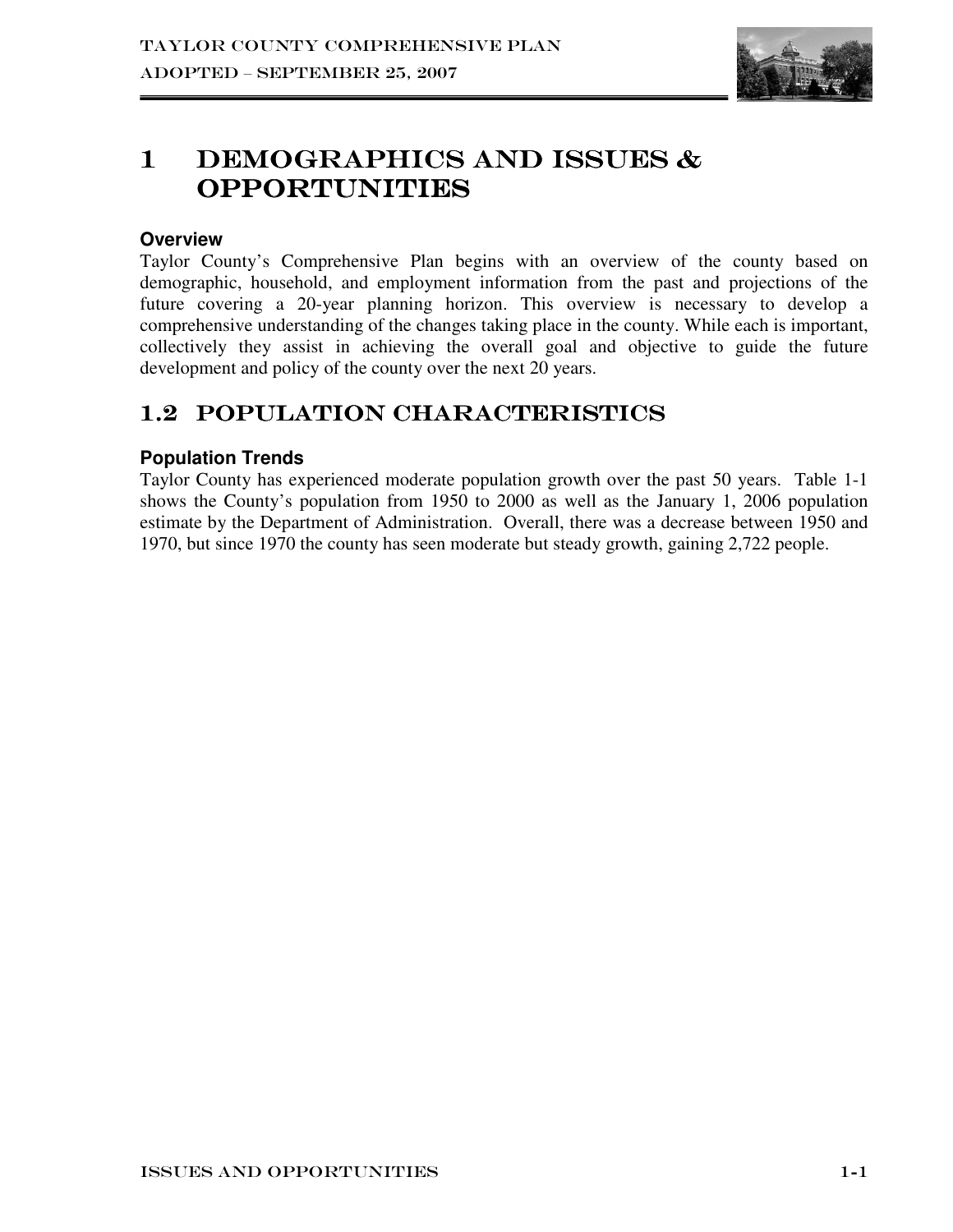

|                      |           |           |           |           |           |           | <b>Numeric</b> |                           |
|----------------------|-----------|-----------|-----------|-----------|-----------|-----------|----------------|---------------------------|
|                      |           |           |           |           |           |           |                | <b>Change Jan 1, 2006</b> |
| Area                 | 1950      | 1960      | 1970      | 1980      | 1990      | 2000      | 1950-2000      | <b>Estimate</b>           |
| T. Aurora            | 564       | 563       | 466       | 461       | 473       | 386       | $-178$         | 375                       |
| T. Browning          | 630       | 630       | 644       | 702       | 740       | 850       | 220            | 889                       |
| T. Chelsea           | 603       | 566       | 554       | 677       | 731       | 719       | 116            | 754                       |
| T. Cleveland         | 458       | 358       | 250       | 286       | 235       | 262       | $-196$         | 272                       |
| T. Deer Creek        | 780       | 810       | 764       | 747       | 738       | 733       | $-47$          | 750                       |
| T. Ford              | 334       | 306       | 248       | 274       | 254       | 276       | $-58$          | 271                       |
| T. Goodrich          | 460       | 414       | 373       | 408       | 454       | 487       | 27             | 497                       |
| T. Greenwood         | 758       | 653       | 635       | 705       | 634       | 642       | $-116$         | 672                       |
| T. Grover            | 266       | 232       | 210       | 229       | 214       | 233       | $-33$          | 239                       |
| T. Hammel            | 516       | 526       | 509       | 562       | 633       | 735       | 219            | 749                       |
| T. Holway            | 834       | 859       | 837       | 903       | 779       | 854       | 20             | 879                       |
| T. Jump River        | 448       | 391       | 355       | 365       | 330       | 311       | $-137$         | 317                       |
| T. Little Black      | 1,216     | 1,182     | 1,133     | 1,169     | 1,195     | 1,148     | $-68$          | 1,187                     |
| T. McKinley          | 570       | 491       | 461       | 416       | 403       | 418       | $-152$         | 440                       |
| T. Maplehurst        | 462       | 405       | 348       | 345       | 300       | 359       | $-103$         | 364                       |
| T. Medford           | 1,661     | 1,622     | 1,546     | 1,834     | 1,962     | 2,216     | 555            | 2,253                     |
| T. Molitor           | 200       | 168       | 199       | 212       | 183       | 263       | 63             | 269                       |
| T. Pershing          | 418       | 358       | 295       | 276       | 217       | 180       | $-238$         | 181                       |
| T. Rib Lake          | 769       | 657       | 615       | 682       | 746       | 768       | $-1$           | 775                       |
| T. Roosevelt         | 678       | 602       | 518       | 491       | 429       | 444       | $-234$         | 446                       |
| T. Taft              | 499       | 418       | 355       | 347       | 367       | 361       | $-138$         | 380                       |
| T. Westboro          | 783       | 720       | 631       | 706       | 663       | 660       | $-123$         | 699                       |
| V. Gilman            | 402       | 379       | 328       | 436       | 412       | 474       | 72             | 460                       |
| V. Lublin            | 161       | 160       | 143       | 142       | 129       | 110       | $-51$          | 100                       |
| V. Rib Lake          | 853       | 794       | 782       | 945       | 887       | 878       | 25             | 878                       |
| V. Stetsonville      | 334       | 319       | 305       | 487       | 511       | 563       | 229            | 563                       |
| C. Medford           | 2,799     | 3,260     | 3,454     | 4,010     | 4,282     | 4,350     | 1,551          | 4,260                     |
| <b>Taylor County</b> | 18,456    | 17,843    | 16,958    | 18,817    | 18,901    | 19,680    | 1,224          | 19,917                    |
| Wisconsin            | 3,434,575 | 3,951,777 | 4,417,731 | 4,705,767 | 4,891,769 | 5,363,675 | 1,929,100      | 5,617,000                 |

#### **Table 1-1: Historical Population 1950-2000, 2006 Estimate**

Source: U.S Census Bureau SF1 and Demographic Services Center, Wisconsin Dept. of Administration

# **Population Projections**

Population projections provide a look to the future. Significant variances in future population can result due to future economic changes, increases or decreases in land prices, conversion of seasonal homes into permanent residences, and the number of jobs available in the area.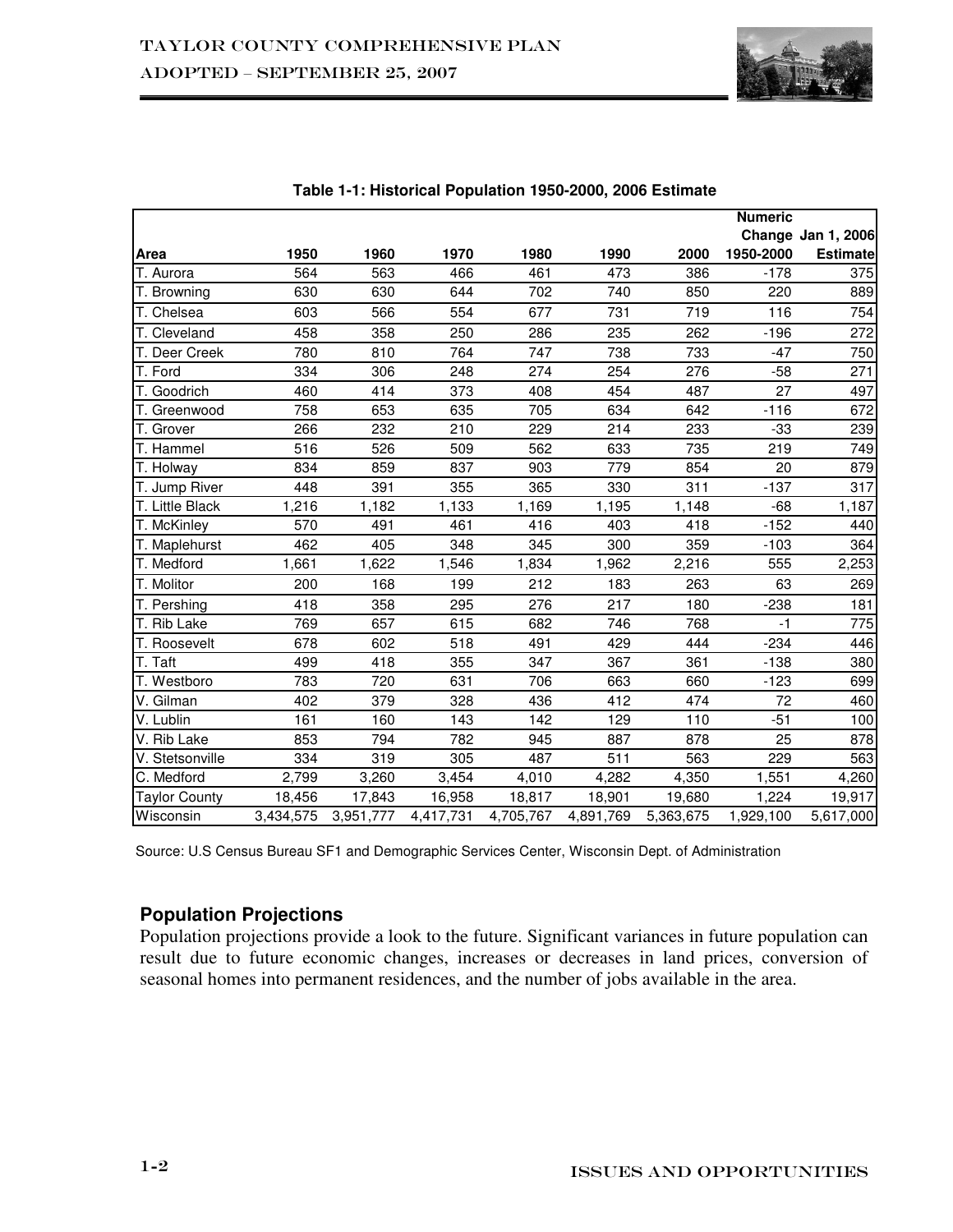

Table 1-2 represents population projections for the units of government in the county through 2025 and for Taylor County and Wisconsin through 2030. These projections are based on population, birth and death rates, in and out migration statistics and other data collected and analyzed by the Wisconsin Department of Administration, Demographic Services Center. While Taylor County is projected to gain population over the 20-year planning period, several municipalities are projected to decline in total population.

| Area                      | 2010             | 2015             | 2020                | 2025             | 2030                     |
|---------------------------|------------------|------------------|---------------------|------------------|--------------------------|
| T. Aurora                 | 352              | 337              | 321                 | 304              | <b>NA</b>                |
| T. Browning               | 930              | 974              | 1,016               | 1,055            | $\overline{\mathsf{NA}}$ |
| T. Chelsea                | 737              | 751              | 763                 | 771              | 776                      |
| T. Cleveland              | 280              | 291              | 301                 | 309              | <b>NA</b>                |
| T. Deer Creek             | 738              | 745              | 749                 | 752              | <b>NA</b>                |
| T. Ford                   | 294              | 305              | 315                 | $\overline{3}24$ | <b>NA</b>                |
| T. Goodrich               | 502              | $\overline{513}$ | 521                 | 529              | $\overline{\mathsf{NA}}$ |
| T. Greenwood              | 649              | 655              | 660                 | 663              | <b>NA</b>                |
| T. Grover                 | 251              | 262              | 271                 | 280              | <b>NA</b>                |
| T. Hammel                 | 794              | 827              | 858                 | 887              | <b>NA</b>                |
| T. Holway                 | 868              | 880              | 889                 | 896              | <b>NA</b>                |
| T. Jump River             | 291              | 282              | $\overline{272}$    | 262              | $\overline{NA}$          |
| T. Little Black           | 1,142            | 1,145            | 1,145               | 1,142            | $\overline{NA}$          |
| T. McKinley               | 431              | 440              | 447                 | 454              | <b>NA</b>                |
| T. Maplehurst             | 366              | 371              | 375                 | 379              | $\overline{NA}$          |
| T. Medford                | 2,362            | 2,447            | 2,525               | 2,596            | <b>NA</b>                |
| T. Molitor                | $\overline{271}$ | $\overline{277}$ | 283                 | 286              | 288                      |
| T. Pershing               | 163              | 155              | 147                 | 139              | <b>NA</b>                |
| $\overline{T}$ . Rib Lake | 784              | 796              | 806                 | 813              | <b>NA</b>                |
| T. Roosevelt              | 436              | 433              | 430                 | 426              | $\overline{\mathsf{NA}}$ |
| T. Taft                   | 366              | 370              | 373                 | 375              | <b>NA</b>                |
| T. Westboro               | 666              | 672              | 677                 | 680              | <b>NA</b>                |
| V. Gilman                 | 498              | 513              | 526                 | 538              | $\overline{NA}$          |
| V. Lublin                 | 100              | 95               | 90                  | 85               | <b>NA</b>                |
| V. Rib Lake               | 861              | 857              | 851                 | 842              | $\overline{\mathsf{NA}}$ |
| V. Stetsonville           | 575              | 584              | 592                 | 597              | <b>NA</b>                |
| C. Medford                | 4,280            | 4,262            | 4,238               | 4,200            | <b>NA</b>                |
| <b>Taylor County</b>      | 19,987           | 20,239           | 20,441              | 20,584           | 20,637                   |
| Wisconsin                 | 5,751,470        | 5,931,386        | 6,110,878 6,274,867 |                  | 6,415,923                |

### **Table1-2: Population Projections 2010-2030**

Chelsea and Molitor estimates prepared by NWRPC Source: Demographics Services Center (DSC), Wisconsin Department of Administration NA - Not Available (DSC only prepares population projections for WI municipalities to 2025)

Figure 1-1 charts both historical population as well as projected population change through 2030. While population had been declining up to 1970, population levels have rebounded with continued population gain out to 2030.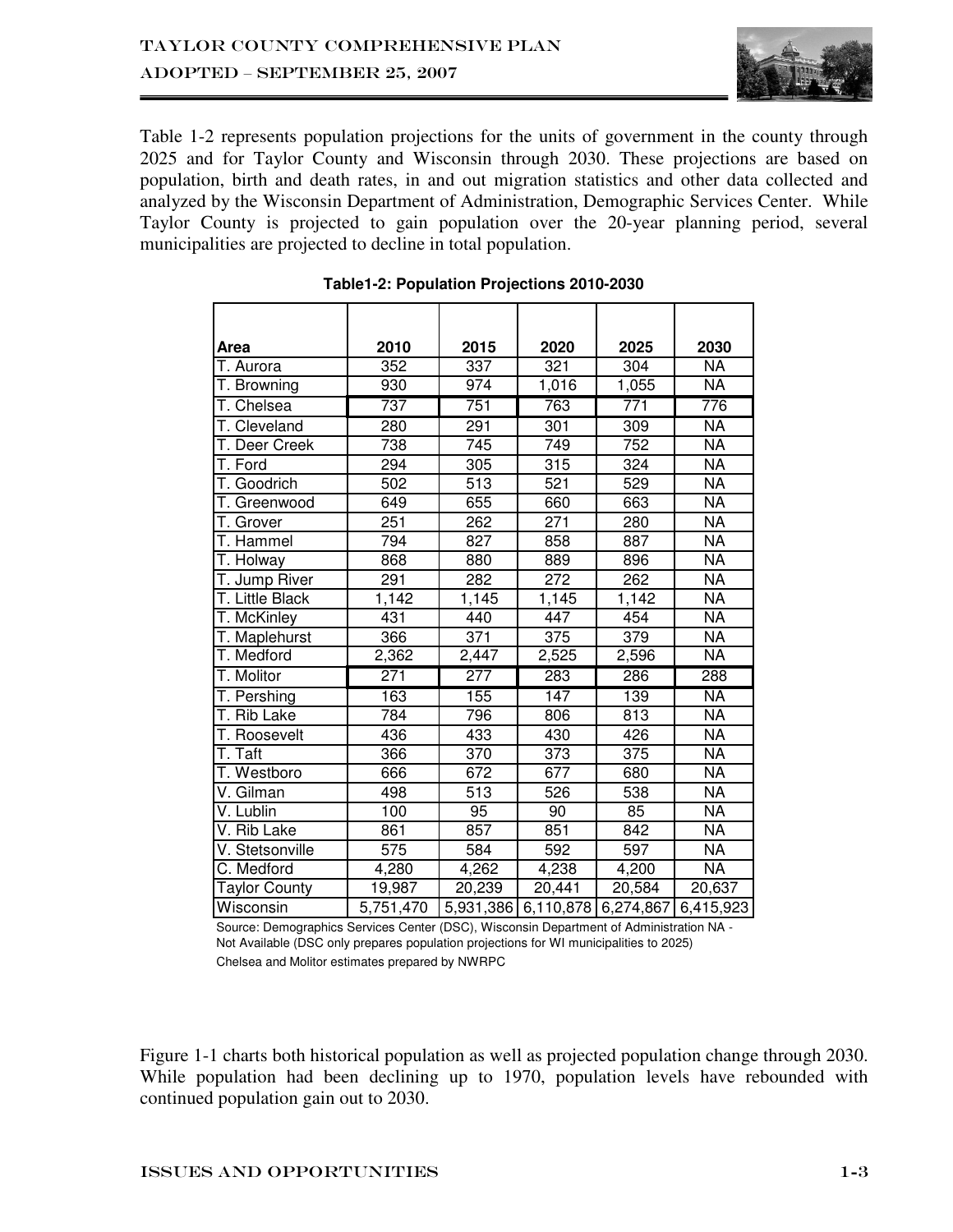

**Figure 1-1** 



Source: U.S. Census Bureau, Demographics Service Center, WI Department of Administration

## **Age Characteristics**

Shifts in the age structure of the population can affect a variety of services and needs within the county including schools, housing, and elderly care. State and national trends point to an aging population that will require more services. Table 1-3 and Figure 1-2 provide a comparison of the age distribution of population in Taylor County in 1990 and 2000. Significant changes occurred in the 25 to 34, 35 to 44 and 45 to 54 age groups between the decades.

| <b>Taylor County</b> |               | Population by Age, 1990 & 2000 |               |            |           |
|----------------------|---------------|--------------------------------|---------------|------------|-----------|
|                      | 1990          |                                | 2000          |            | % Change  |
| Age                  | <b>Number</b> | % of Total                     | <b>Number</b> | % of Total | 1990-2000 |
| Under 5              | 1,514         | 8.0%                           | 1,148         | 5.8%       | $-2.2%$   |
| 5 - 9                | 1,712         | 9.1%                           | 1,427         | 7.3%       | $-1.8%$   |
| 10 - 14              | 1,592         | 8.4%                           | 1,675         | 8.5%       | 0.1%      |
| 15 - 19              | 1,352         | 7.2%                           | 1,591         | 8.1%       | 0.9%      |
| 20 - 24              | 1,062         | 5.6%                           | 988           | 5.0%       | $-0.6%$   |
| 25 - 34              | 3,054         | 16.2%                          | 2,276         | 11.6%      | $-4.6%$   |
| 35 - 44              | 2,460         | 13.0%                          | 3,302         | 16.8%      | 3.8%      |
| 45 - 54              | 1,728         | 9.1%                           | 2,551         | 13.0%      | 3.8%      |
| 55 - 59              | 754           | 4.0%                           | 866           | 4.4%       | 0.4%      |
| 60 - 64              | 801           | 4.2%                           | 864           | 4.4%       | 0.2%      |
| 65 - 74              | 1,497         | 7.9%                           | 1,445         | 7.3%       | $-0.6%$   |
| 75 to 84             | 1,053         | 5.6%                           | 1,080         | 5.5%       | $-0.1%$   |
| 85 and over          | 322           | $1.7\%$                        | 467           | 2.4%       | 0.7%      |
| Total                | 18,901        |                                | 19,680        |            |           |

|  | Table 1-3: Population by Age, 1990 & 2000 |
|--|-------------------------------------------|
|  |                                           |

Source: U.S. Census Bureau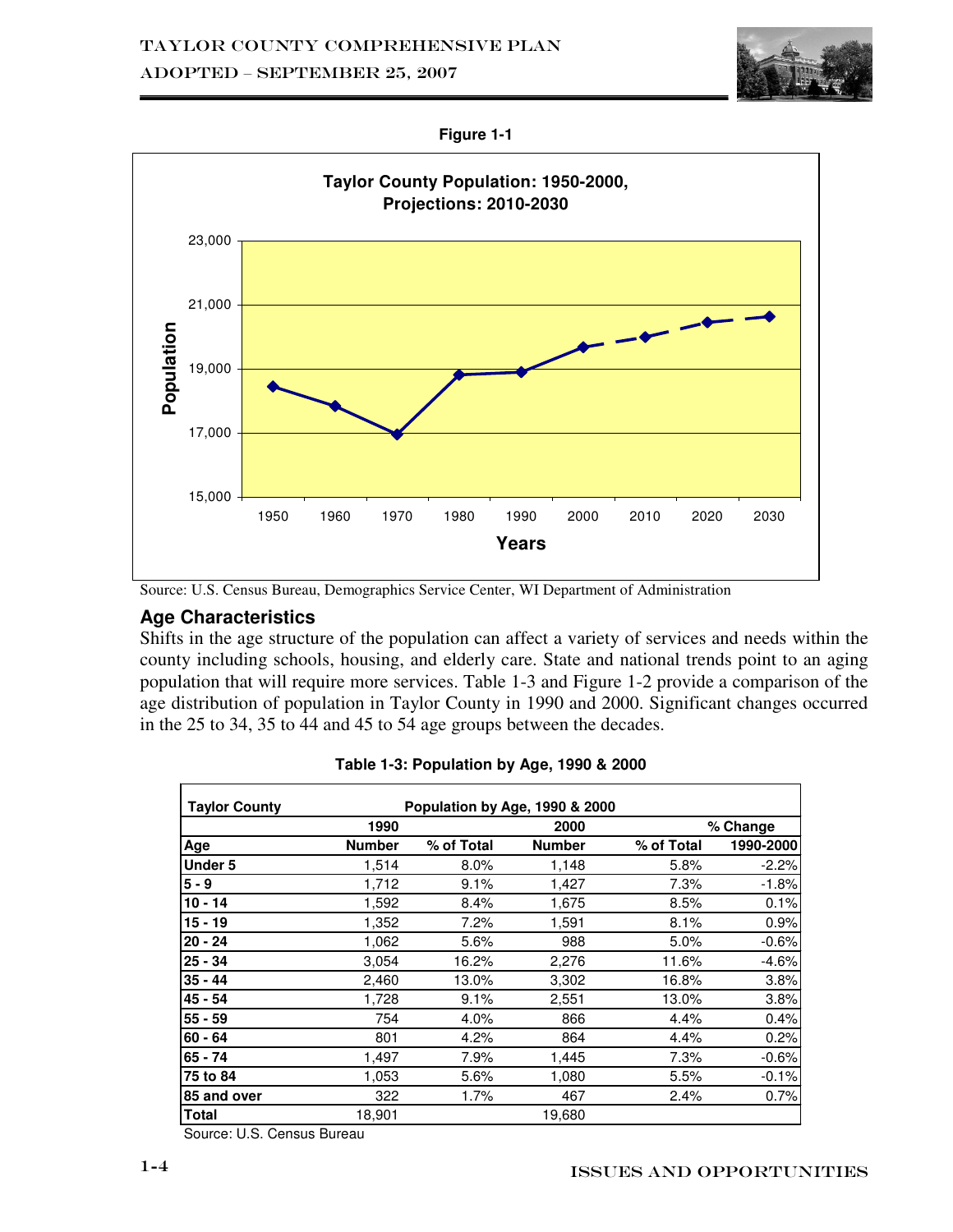



Although there were more males than females living in Taylor County in 2000, the longevity of females is evident in the 75-84 and 85 and over categories where females outnumber males almost two to one (Figure 1-3). All other age groups were fairly evenly distributed.

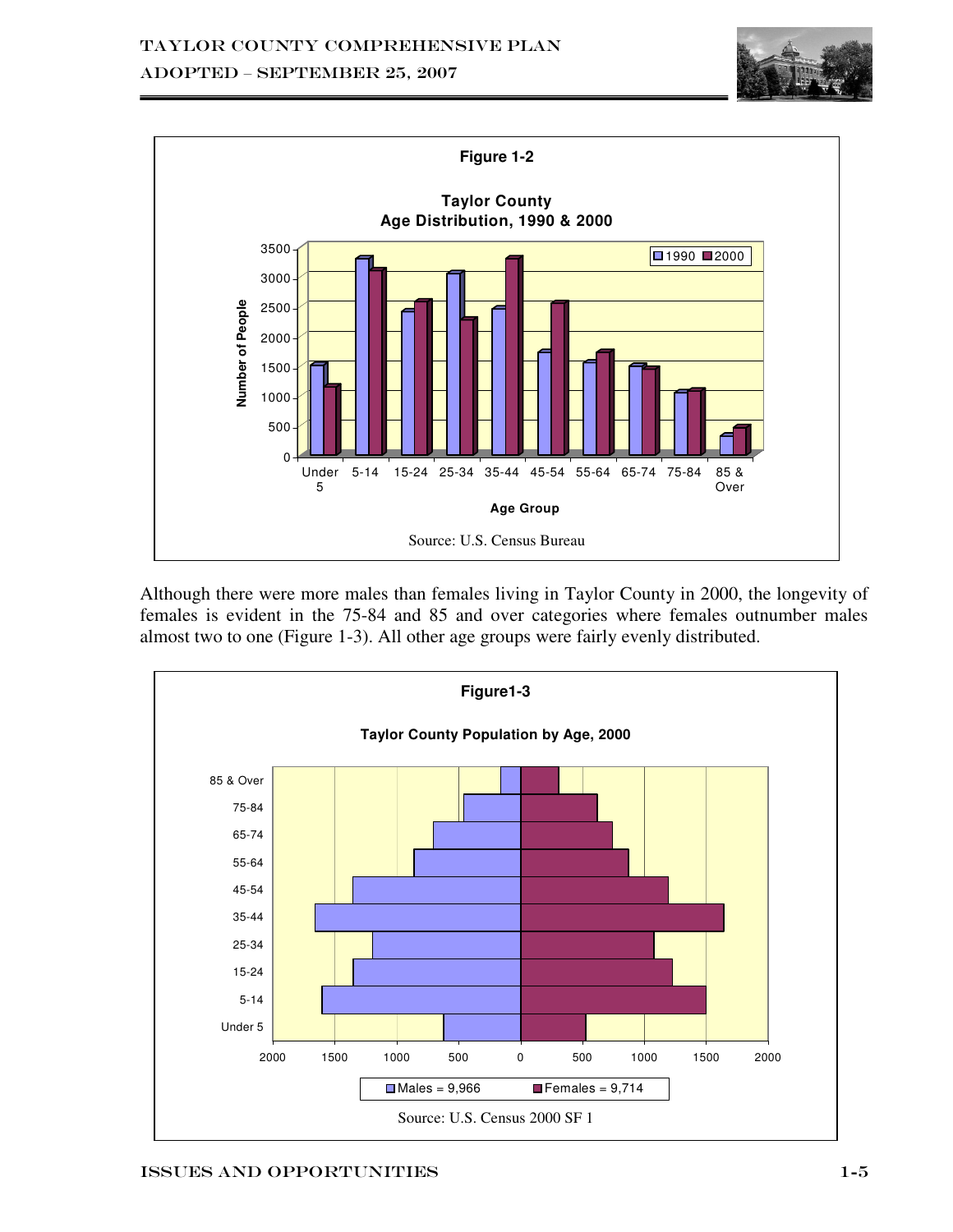

# 1.3 HOUSEHOLD CHARACTERISTICS

# **Household Trends**

The number of households for each community, and totals for county and state are listed in Table 1-4 for the years 1970 through 2000. Only two communities, the Town of Pershing and Village of Lublin had a total net decline in households since 1970.

|                      |           |           |           |           | <b>Numeric</b> |
|----------------------|-----------|-----------|-----------|-----------|----------------|
|                      |           |           |           |           | Change         |
| Area                 | 1970      | 1980      | 1990      | 2000      | 1970-2000      |
| T. Aurora            | 122       | 135       | 135       | 134       | 12             |
| T. Browning          | 157       | 216       | 253       | 298       | 141            |
| T. Chelsea           | 157       | 216       | 243       | 274       | 117            |
| T. Cleveland         | 75        | 91        | 85        | 98        | 23             |
| T. Deer Creek        | 174       | 203       | 224       | 241       | 67             |
| T. Ford              | 70        | 81        | 84        | 96        | 26             |
| T. Goodrich          | 97        | 120       | 143       | 164       | 67             |
| T. Greenwood         | 155       | 198       | 221       | 234       | 79             |
| T. Grover            | 69        | 80        | 88        | 93        | 24             |
| T. Hammel            | 134       | 171       | 196       | 265       | 131            |
| T. Holway            | 182       | 218       | 213       | 263       | 81             |
| T. Jump River        | 99        | 120       | 109       | 118       | 19             |
| T. Little Black      | 271       | 343       | 382       | 403       | 132            |
| T. McKinley          | 121       | 124       | 130       | 139       | 18             |
| T. Maplehurst        | 93        | 106       | 108       | 133       | 40             |
| T. Medford           | 407       | 535       | 648       | 821       | 414            |
| T. Molitor           | 57        | 62        | 69        | 100       | 43             |
| T. Pershing          | 74        | 90        | 79        | 70        | -4             |
| T. Rib Lake          | 169       | 231       | 251       | 278       | 109            |
| T. Roosevelt         | 136       | 162       | 151       | 149       | 13             |
| T. Taft              | 95        | 111       | 115       | 120       | 25             |
| T. Westboro          | 196       | 241       | 245       | 261       | 65             |
| V. Gilman            | 109       | 160       | 174       | 185       | 76             |
| V. Lublin            | 64        | 59        | 58        | 59        | $-5$           |
| V. Rib Lake          | 238       | 330       | 334       | 356       | 118            |
| V. Stetsonville      | 111       | 192       | 204       | 230       | 119            |
| C. Medford           | 1,139     | 1,572     | 1,750     | 1,947     | 808            |
| <b>Taylor County</b> | 4,771     | 6,167     | 6,692     | 7,529     | 2,758          |
| Wisconsin            | 1,328,804 | 1,652,261 | 1,822,118 | 2,084,544 | 755,740        |

#### **Table 1-4: Households 1970-2000**

Source: U.S. Census Bureau

Table 1-5 shows the number and types of households in Taylor County in 1990 and 2000. Sixty percent (508 of 837) of the gain in the number of households in Taylor County between 1990 and  $2000$  was in non-family<sup>1</sup> households. During those 10 years, the percent of family households decreased from 75 to 71 percent and non-family households increased from 25 to 29

 1 Householder living alone or with non-family relatives.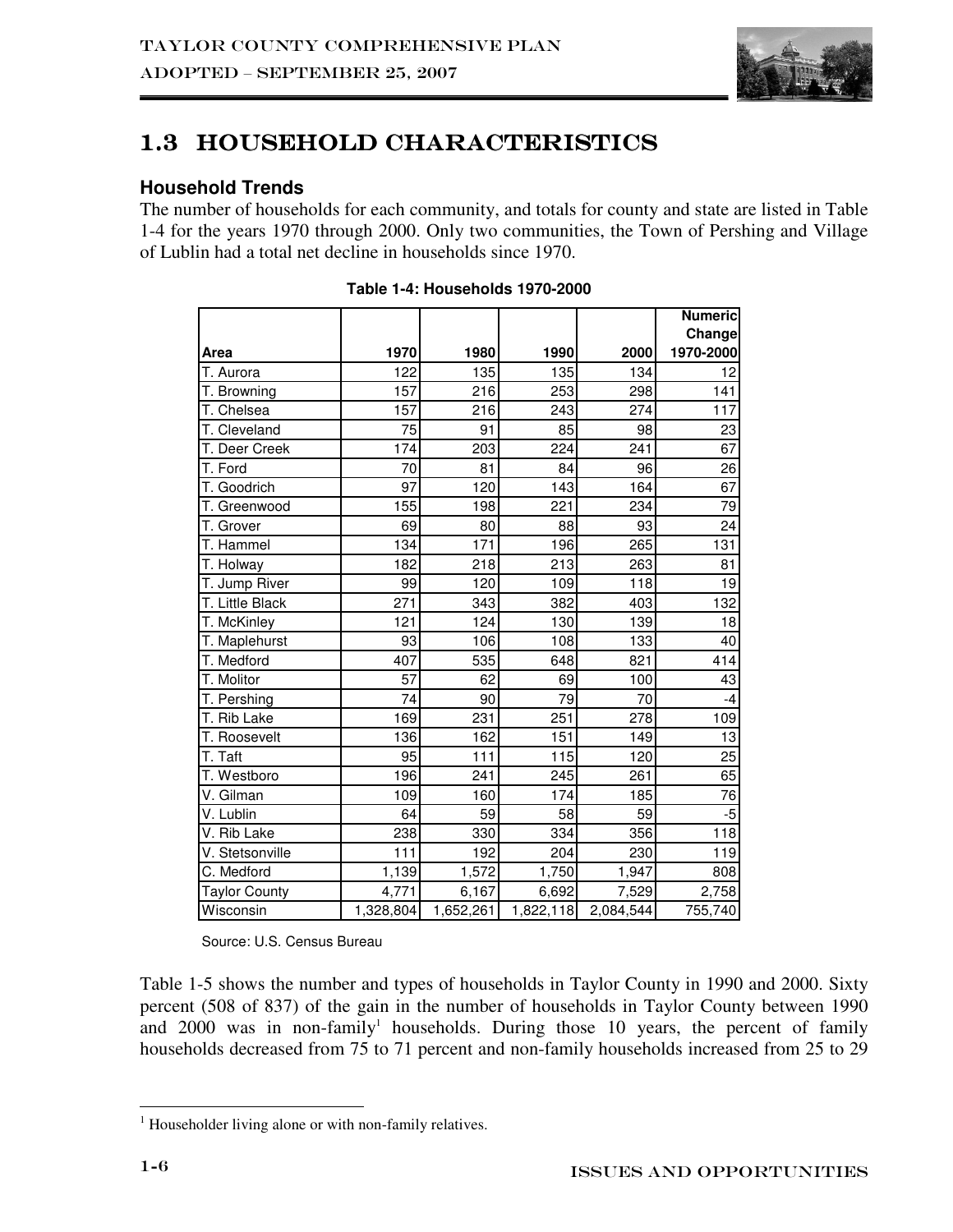

percent of the total. Figure 1-4 depicts the percent each household type makes up of the total in Taylor County in 2000.

Taylor County, like both national and state trends have moved toward an increase in the number of households, along with a decrease in persons per household. This decrease in persons per household may be attributed to a decrease in birth rates, people waiting longer to get married, high divorce rates, and an increase in the average life span resulting in more elderly people living alone. Since 1970, persons per household have decreased from 3.58 to 2.58 in 2000.

|      | <b>Persons</b>             |
|------|----------------------------|
|      | Per HH                     |
| 1970 | 3.58                       |
| 1980 | 3.05                       |
| 1990 | 2.82                       |
| 2000 | 2.58                       |
|      | <b>Source: U.S. Census</b> |

| <b>Households by Type</b>           | <b>Taylor County</b> |       |         |
|-------------------------------------|----------------------|-------|---------|
|                                     | 1990                 | 2000  | Change! |
| <b>Married Couple Family</b>        | 4,421                | 4,468 | 47      |
| Female HH, No Husband Present       | 380                  | 533   | 153     |
| Male HH, No Wife Present            | 213                  | 342   | 129     |
| <b>Total Number of Families</b>     | 5,014                | 5,343 | 329     |
| Nonfamily Households                | 1,678                | 2,186 | 508     |
| <b>Total Households</b>             | 6,692                | 7,529 | 837     |
|                                     |                      |       |         |
| <b>Percent Family Households</b>    | 74.9%                | 71.0% |         |
| <b>Percent Nonfamily Households</b> | 25.1%                | 29.0% |         |
| Course: LLC Consus 2000 CE1         |                      |       |         |

#### **Table 1-5: Household by Type**

Source: U.S. Census 2000 SF1

#### **Figure 1-4**



### **Taylor County Household Types 2000**

Source: U.S. Census 2000 SF 1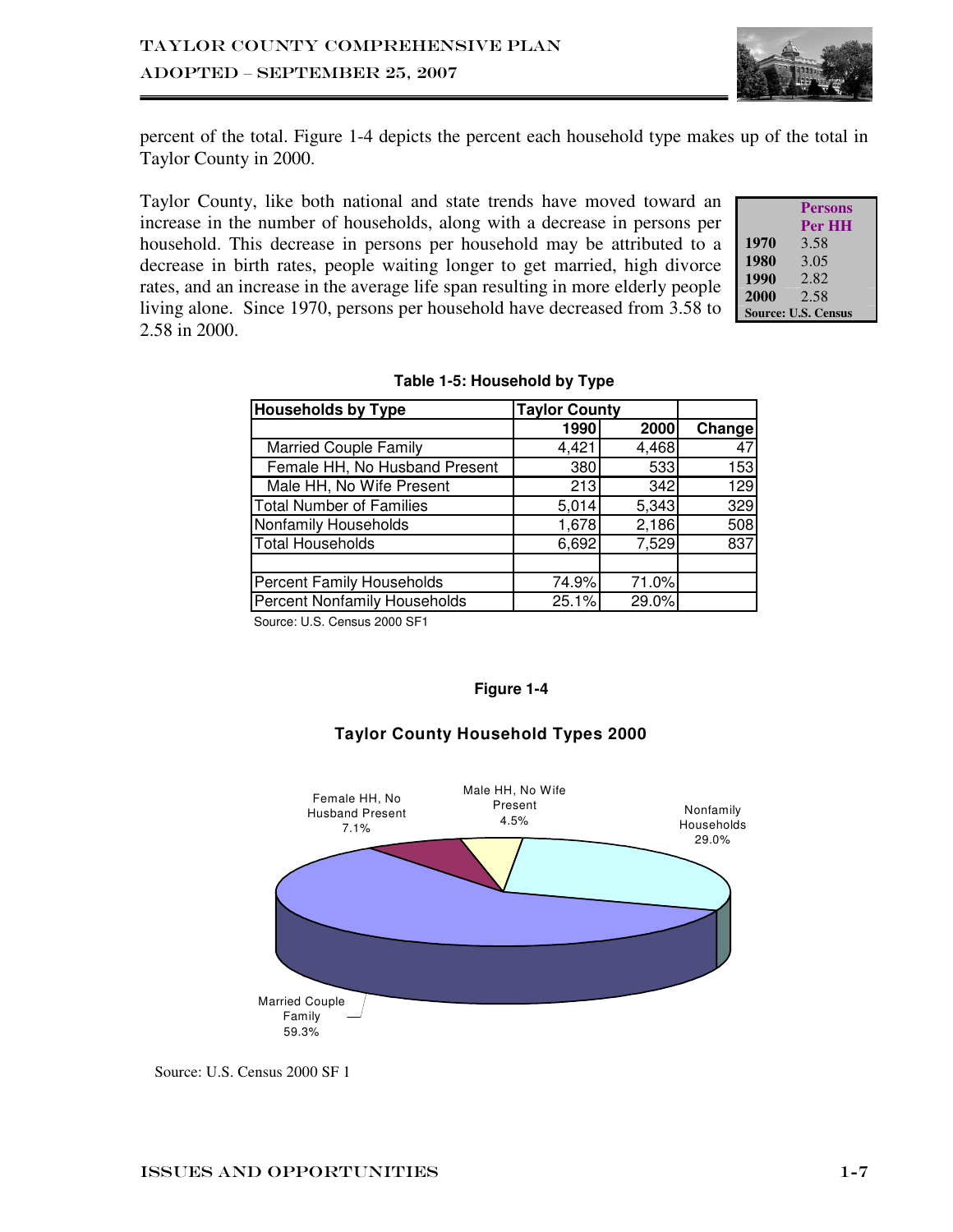# **Household Projections**

Projections for household growth are shown in Table 1-6 for Wisconsin, Taylor County, and all communities within the county. Although household projections for Taylor County show an increase, four communities are projected to lose households.

| Area                    | 2005             | 2010             | 2015                                                        | 2020             | 2025            | 2030                     |
|-------------------------|------------------|------------------|-------------------------------------------------------------|------------------|-----------------|--------------------------|
| T. Aurora               | 130              | 128              | 125                                                         | 121              | 117             | <b>NA</b>                |
| T. Browning             | 318              | 342              | 365                                                         | 387              | 408             | <b>NA</b>                |
| T. Chelsea              | 280              | 290              | 299                                                         | 305              | 312             | $*319$                   |
| T. Cleveland            | 103              | 110              | 116                                                         | 122              | 128             | <b>NA</b>                |
| T. Deer Creek           | 246              | 254              | 262                                                         | 267              | 272             | $\overline{\mathsf{NA}}$ |
| T. Ford                 | 101              | 107              | 113                                                         | 118              | 125             | <b>NA</b>                |
| T. Goodrich             | 170              | 177              | 185                                                         | 191              | 196             | <b>NA</b>                |
| T. Greenwood            | 240              | 248              | 256                                                         | 261              | 266             | $\overline{\mathsf{NA}}$ |
| T. Grover               | 99               | 105              | 112                                                         | 117              | 124             | <b>NA</b>                |
| T. Hammel               | 281              | 301              | 319                                                         | 336              | 353             | $\overline{\mathsf{NA}}$ |
| T. Holway               | 270              | 281              | 290                                                         | 297              | 305             | $\overline{\mathsf{NA}}$ |
| T. Jump River           | 116              | 116              | 114                                                         | $\overline{112}$ | 110             | <b>NA</b>                |
| T. Little Black         | $\overline{410}$ | 420              | 430                                                         | 437              | 442             | $\overline{\mathsf{NA}}$ |
| T. McKinley             | 144              | 150              | 157                                                         | 162              | 167             | <b>NA</b>                |
| T. Maplehurst           | 137              | 142              | 147                                                         | 151              | 155             | <b>NA</b>                |
| T. Medford              | 865              | 918              | 970                                                         | 1,016            | 1,060           | <b>NA</b>                |
| T. Molitor              | 108              | 117              | 126                                                         | 135              | 143             | $*151$                   |
| T. Pershing             | 68               | 66               | 64                                                          | 62               | 59              | <b>NA</b>                |
| T. Rib Lake             | 285              | 297              | 307                                                         | 315              | 321             | $\overline{\mathsf{NA}}$ |
| T. Roosevelt            | 150              | 153              | 156                                                         | 157              | 158             | <b>NA</b>                |
| T. Taft                 | $\overline{123}$ | 127              | $\overline{131}$                                            | 135              | 138             | $\overline{\mathsf{NA}}$ |
| T. Westboro             | 267              | $\overline{277}$ | 284                                                         | 291              | 297             | <b>NA</b>                |
| $\overline{V}$ . Gilman | 192              | 201              | 211                                                         | 218              | 223             | $\overline{\mathsf{NA}}$ |
| V. Lublin               | 57               | $\overline{56}$  | 54                                                          | 52               | $\overline{50}$ | <b>NA</b>                |
| V. Rib Lake             | 359              | 363              | 368                                                         | 369              | 369             | $\overline{NA}$          |
| V. Stetsonville         | 237              | 246              | 255                                                         | 263              | 268             | <b>NA</b>                |
| C. Medford              | 1,969            | 2,005            | 2,036                                                       | 2,053            | 2,054           | $\overline{\mathsf{NA}}$ |
| <b>Taylor County</b>    | 7,725            | 7,997            | 8,252                                                       | 8,450            | 8,620           | 8,779                    |
| Wisconsin               |                  |                  | 2,190,210 2,303,238 2,406,798 2,506,932 2,592,462 2,667,688 |                  |                 |                          |

#### **Table 1-6: Household Projections 2005-2030**

Source: Demographics Services Center, Wisconsin Department of Administration \*NWRPC Projections

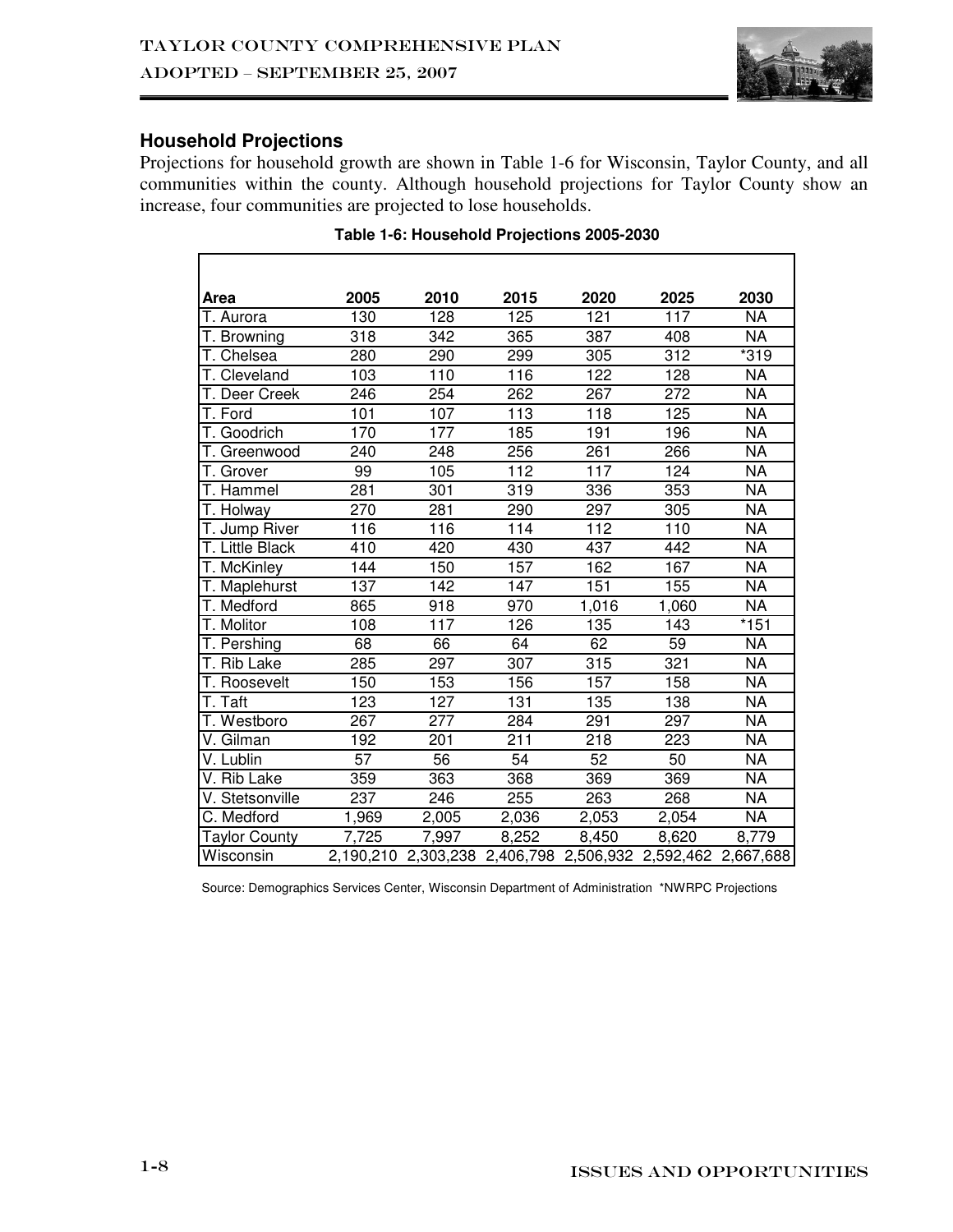

# 1.4 INCOME CHARACTERISTICS

## **Household Income**

Census 2000 figures for median household income (MHI) and their percent of the state MHI for Taylor County and its communities are listed in Table 1-7. Several communities have a median household income that is above the State MHI, but most are below. Taylor County as a whole has an MHI that is 88 percent of the State MHI.

|                      |                      | Percent of   |
|----------------------|----------------------|--------------|
| Area                 | <b>MHI</b>           | <b>State</b> |
| T. Aurora            | \$30,417             | 69.5%        |
| T. Browning          | $\overline{$}45,917$ | 104.9%       |
| T. Chelsea           | \$44,659             | 102.0%       |
| T. Cleveland         | \$35,625             | 81.4%        |
| T. Deer Creek        | \$49,688             | 113.5%       |
| T. Ford              | \$37,813             | 86.3%        |
| T. Goodrich          | \$42,500             | 97.1%        |
| T. Greenwood         | \$34,000             | 77.6%        |
| T. Grover            | \$38,125             | 87.1%        |
| T. Hammel            | \$51,250             | 117.0%       |
| T. Holway            | $\overline{$}37,500$ | 85.6%        |
| T. Jump River        | \$29,167             | 66.6%        |
| T. Little Black      | \$45,000             | 102.8%       |
| T. McKinley          | \$36,528             | 83.4%        |
| T. Maplehurst        | \$29,375             | 67.1%        |
| T. Medford           | \$46,912             | 107.1%       |
| T. Molitor           | \$37,500             | 85.6%        |
| T. Pershing          | \$27,083             | 61.8%        |
| T. Rib Lake          | \$38,393             | 87.7%        |
| T. Roosevelt         | \$32,000             | 73.1%        |
| T. Taft              | \$37,500             | 85.6%        |
| T. Westboro          | $\overline{$}33,021$ | 75.4%        |
| V. Gilman            | \$32,708             | 74.7%        |
| V. Lublin            | \$20,938             | 47.8%        |
| V. Rib Lake          | \$32,222             | 73.6%        |
| V. Stetsonville      | \$32,045             | 73.2%        |
| C. Medford           | \$35,278             | 80.6%        |
| <b>Taylor County</b> | \$38,502             | 87.9%        |
| Wisconsin            | \$43,791             |              |

|  | Table1-7: Median Household Income 1999 |  |
|--|----------------------------------------|--|
|  |                                        |  |

Source U.S. Census 2000 SF3

Annual household income by percent of total and reported by Census 2000 is depicted in Figure 1-5 for Taylor County. The category, \$20,000 to \$29,999 has the greatest number of households at 16 percent.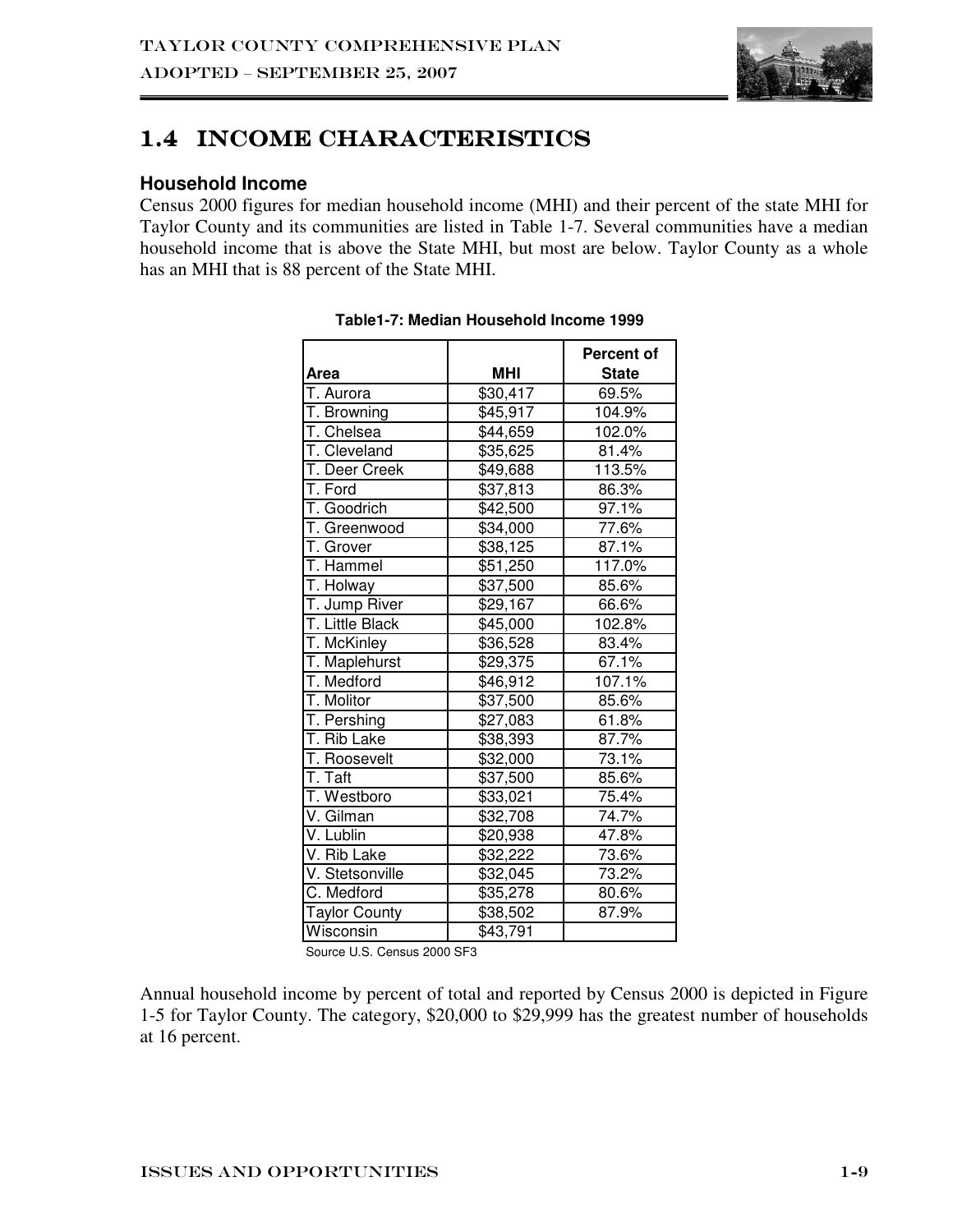

#### **Figure 1-5**



**Taylor County Annual Household Income 1999**

Source: U.S. Census 2000 SF3

**Table1-8: Per Capita Income 1999** 

|                      |          | Percent of   |
|----------------------|----------|--------------|
| Area                 | PCI      | <b>State</b> |
| T. Aurora            | \$14,374 | 67.6%        |
| T. Browning          | \$18,687 | 87.9%        |
| T. Chelsea           | \$19,798 | 93.1%        |
| T. Cleveland         | \$16,452 | 77.3%        |
| T. Deer Creek        | \$18,503 | 87.0%        |
| T. Ford              | \$15,624 | 73.5%        |
| T. Goodrich          | \$16,724 | 78.6%        |
| T. Greenwood         | \$14,120 | 66.4%        |
| T. Grover            | \$18,031 | 84.8%        |
| T. Hammel            | \$17,425 | 81.9%        |
| T. Holway            | \$13,718 | 64.5%        |
| T. Jump River        | \$18,286 | 86.0%        |
| T. Little Black      | \$17,633 | 82.9%        |
| T. McKinley          | \$16,276 | 76.5%        |
| T. Maplehurst        | \$13,062 | 61.4%        |
| T. Medford           | \$20,261 | 95.3%        |
| T. Molitor           | \$18,805 | 88.4%        |
| T. Pershing          | \$14,607 | 68.7%        |
| T. Rib Lake          | \$15,641 | 73.5%        |
| T. Roosevelt         | \$15,477 | 72.8%        |
| T. Taft              | \$14,447 | 67.9%        |
| T. Westboro          | \$14,018 | 65.9%        |
| V. Gilman            | \$18,075 | 85.0%        |
| V. Lublin            | \$15,823 | 74.4%        |
| V. Rib Lake          | \$14,571 | 68.5%        |
| V. Stetsonville      | \$15,531 | 73.0%        |
| C. Medford           | \$19,962 | 93.8%        |
| <b>Taylor County</b> | \$17,570 | 82.6%        |
| Wisconsin            | \$21,271 | 100.0%       |

Source U.S. Census 2000 SF3

### **Per Capita Income**

Per capita income (PCI) is derived by taking all the resident income of a municipality divided by the population. It is gathered from traceable income from wages, interest, dividends, welfare program payments, etc. Table 1-8 shows the PCI for all municipalities in Taylor County as well as for the State. The Town of Medford has the highest PCI in the County with 95.3 percent of the State, while the Town of Maplehurst has the lowest PCI at 64.1 percent. Per capita personal income (PCPI) is the same as PCI except that it takes into account money received from refunds, gifts, and insurance payments. Therefore, PCPI figures are always higher than PCI. Table 1-9 shows the PCPI for Taylor County and the adjoining counties and their state rank.

#### **Table1-9: Per Capita Personal Income by County & Rank**

|                                   |          | <b>Rank</b> in |
|-----------------------------------|----------|----------------|
| Area                              | 2003     | <b>State</b>   |
| <b>Taylor County</b>              | \$23,020 | 56             |
| <b>Price County</b>               | \$24,361 | 45             |
| <b>Lincoln County</b>             | \$24,725 | 43             |
| <b>Marathon County</b>            | \$29,992 | 16             |
| <b>Clark County</b>               | \$22,227 | 66             |
| Chippewa County                   | \$25.999 | 36             |
| <b>Rusk County</b>                | \$20,461 | 71             |
| Wisconsin                         | \$30,685 |                |
| <b>WI Metropolitan Portion</b>    | \$32.574 |                |
| <b>WI Nonmetropolitan Portion</b> | \$25,764 |                |

Source: U.S. Dept. of Commerce, Bureau of Economic Analysis, RI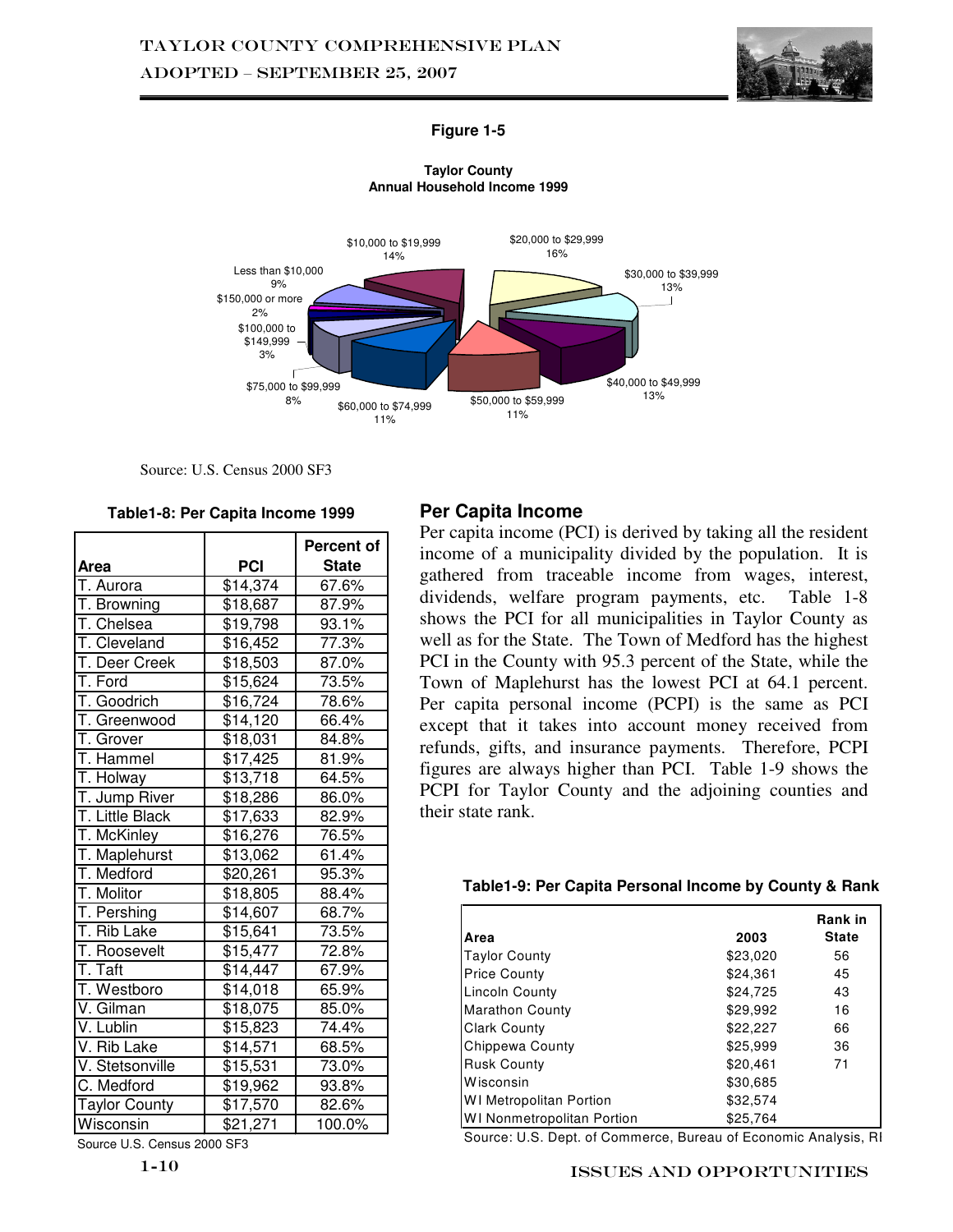

## **Poverty**

Total poverty status in Taylor County exceeds that of Wisconsin. Table 1-10 represents individuals or families below the poverty level for Taylor County and municipalities. Poverty rates are based on income, family size, and persons 18 years of age or younger.

| <b>Percent Below Poverty Level</b> |                    |                 |                             |  |
|------------------------------------|--------------------|-----------------|-----------------------------|--|
|                                    |                    |                 | <b>Families with female</b> |  |
|                                    |                    |                 | HH, no husband              |  |
| <b>Area</b>                        | <b>Individuals</b> | <b>Families</b> | present                     |  |
| T. Aurora                          | 22.6%              | 17.5%           | 30.8%                       |  |
| T. Browning                        | 5.9%               | 4.6%            | 0.0%                        |  |
| $\overline{T}$ . Chelsea           | 3.5%               | 0.9%            | 0.0%                        |  |
| T. Cleveland                       | 10.9%              | 8.2%            | 0.0%                        |  |
| T. Deer Creek                      | 7.7%               | 6.0%            | 0.0%                        |  |
| T. Ford                            | 19.5%              | 14.1%           | 0.0%                        |  |
| T. Goodrich                        | 10.3%              | 8.8%            | 0.0%                        |  |
| T. Greenwood                       | 12.7%              | 10.2%           | 0.0%                        |  |
| T. Grover                          | 2.5%               | 2.9%            | 0.0%                        |  |
| T. Hammel                          | 7.6%               | 3.7%            | 0.0%                        |  |
| T. Holway                          | 20.8%              | 14.9%           | 10.0%                       |  |
| T. Jump River                      | 8.5%               | 4.9%            | 0.0%                        |  |
| T. Little Black                    | 8.1%               | 5.2%            | 11.1%                       |  |
| T. McKinley                        | 13.3%              | 6.7%            | 0.0%                        |  |
| T. Maplehurst                      | 19.2%              | 11.7%           | 42.9%                       |  |
| T. Medford                         | 4.3%               | 3.4%            | 25.5%                       |  |
| T. Molitor                         | 13.4%              | 13.4%           | 50.0%                       |  |
| T. Pershing                        | 14.2%              | $8.8\%$         | 0.0%                        |  |
| T. Rib Lake                        | 9.7%               | 4.8%            | 15.8%                       |  |
| T. Roosevelt                       | 9.0%               | 10.4%           | 23.1%                       |  |
| T. Taft                            | 8.7%               | 5.6%            | 0.0%                        |  |
| T. Westboro                        | 11.7%              | 6.3%            | 25.0%                       |  |
| V. Gilman                          | 14.0%              | 7.8%            | 20.0%                       |  |
| V. Lublin                          | 27.2%              | 24.1%           | 50.0%                       |  |
| V. Rib Lake                        | 12.1%              | 7.7%            | 36.0%                       |  |
| V. Stetsonville                    | 4.4%               | 3.2%            | 19.2%                       |  |
| C. Medford                         | 9.1%               | 4.3%            | 13.3%                       |  |
| <b>Taylor County</b>               | 9.8%               | 6.2%            | 15.9%                       |  |
| Wisconsin                          | 8.7%               | 5.6%            | 21.7%                       |  |

Source U.S. Census 2000 SF3

# 1.5 Educational Characteristics

Educational attainment is the highest degree or level of school completed, and is a variable used when assessing a community's labor force potential. According to 2000 Census data of Taylor County's population age 25 and older, 78.3 percent attained a high school level education or higher, compared to the Statewide percentage of 85.1. Table 1-11 details educational attainment for Taylor County and the State of Wisconsin.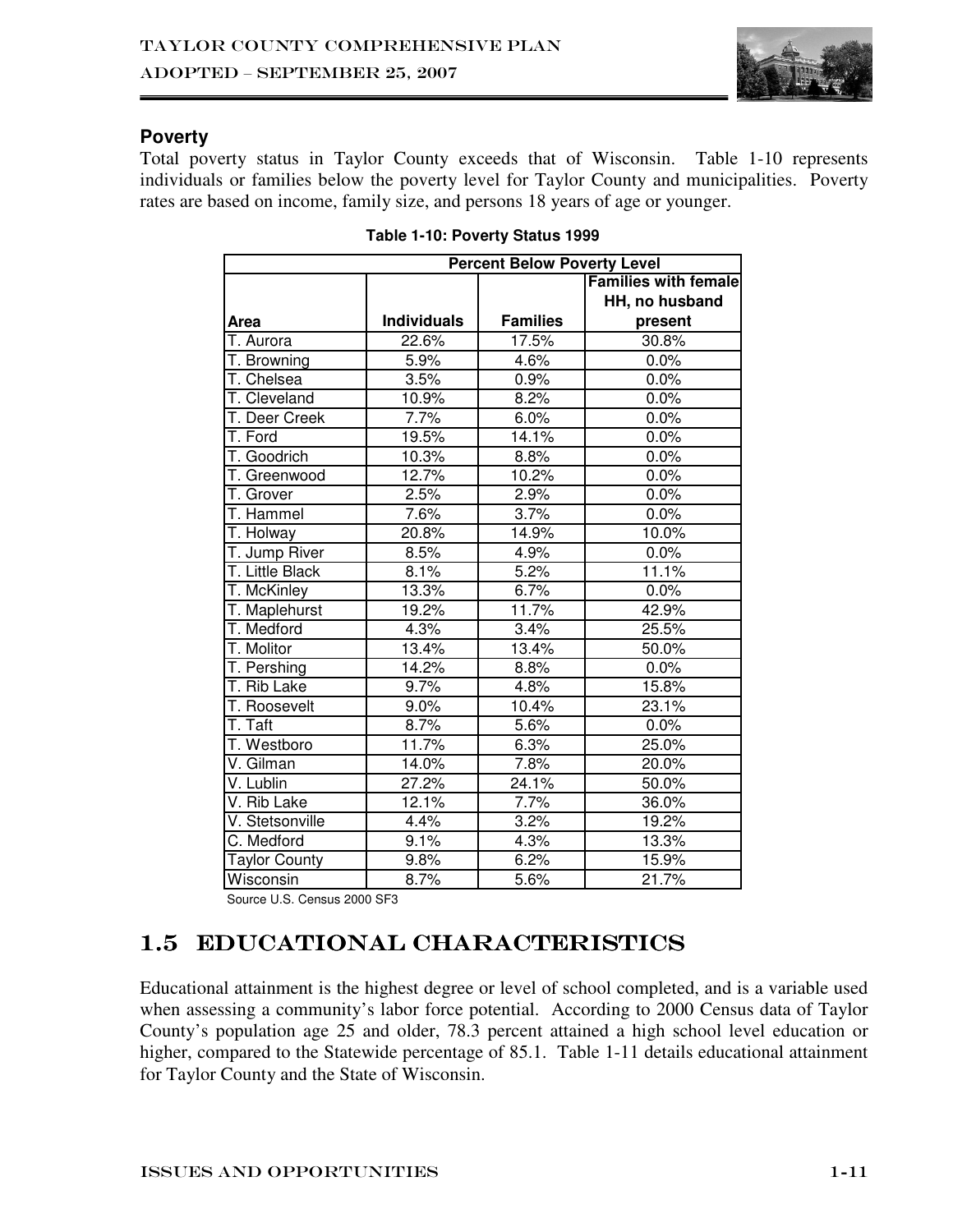

|                                 | <b>Taylor County</b> | Wisconsin |
|---------------------------------|----------------------|-----------|
| Less than 9th Grade             | 1,308                | 186,125   |
| 9th to 12th Grade, No Diploma   | 1,484                | 332,292   |
| <b>High School Graduate</b>     | 5,713                | 1,201,813 |
| Some College, No Degree         | 2,097                | 715,664   |
| Associate Degree                | 852                  | 260,711   |
| <b>Bachelor's Degree</b>        | 1,007                | 530,268   |
| Graduate or Professional Degree | 411                  | 249,005   |
| Total                           | 12,872               | 3,475,878 |

|  |  | Table 1-11: Educational Attainment 2000 |
|--|--|-----------------------------------------|
|--|--|-----------------------------------------|

Source: U.S. Census 2000 SF3

# 1.6 OVERALL GOAL STATEMENT

Each of the following chapters of the Taylor County Comprehensive Plan includes a set of goals, objectives, and actions which provide the overall vision and direction that the Land Use Advisory Committee, County Board, county residents, and other interested groups and individuals will use to guide the future development and preservation of Taylor County. The overall goal is to maintain and improve upon the current quality of life in Taylor County over the 20-year planning horizon. In order to accomplish this overall goal, Taylor County will strive to 1) Work cooperatively with town, village and city governments to promote an economically efficient, environmentally sustainable and compatible development pattern that also respects private property rights; 2) Encourage and promote new and existing avenues of intergovernmental cooperation both within and outside Taylor County; 3) Promote, attract and maintain the expansion and development of the economic base in Taylor County; 4) Protect, preserve, and efficiently utilize natural resources in Taylor County, while still providing employment and recreational opportunities; 5) Protect and promote the preservation of productive agricultural lands in Taylor County; 6) Identify, promote and preserve the ethnic, rural and historic character of Taylor County; 7) Promote the development of area utilities and community facilities that serve residents of Taylor County; 8) Promote a safe and adequate transportation system for multiple users that advances and supports the economy of the County; and 8) Promote a range of safe and affordable housing units to meet the diverse needs of existing and future County residents, while maintaining a predominately rural/agricultural atmosphere.

# 1.7 COUNTYWIDE ISSUES AND OPPORTUNITIES

The Land Use Advisory Committee (LUAC) and citizens participating in three regional public information sessions developed a list of issues and opportunities facing Taylor County. This list is important to the context of this plan as it helps to identify potential direction towards which Taylor County and local units of government can begin to address priorities of their choosing.

The list of issues and opportunities was also a major source of reference by the LUAC in the development of county goals, objectives, and actions, as was the Taylor County Comprehensive Plan Survey. Survey results are found in the appendix to this plan. A full listing of the issues and opportunities developed during the planning process is provided below.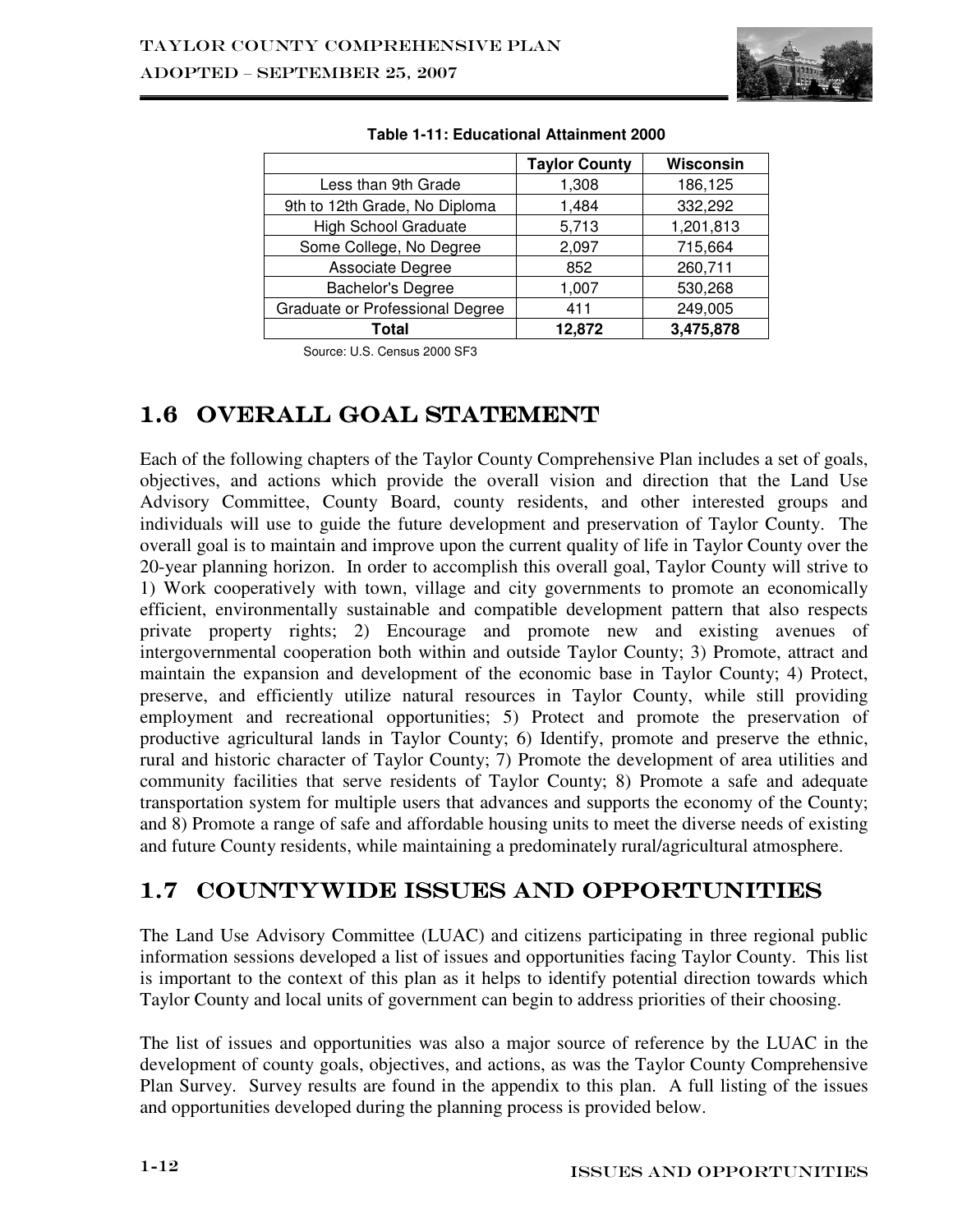

## **Housing**

#### **Issues**

- Housing development in pristine farm/natural areas.
- Shortage of low cost housing.
- Affordability of housing.
- Affordability of land.
- Rural Subdivisions.
- UDC is important to enforce building standards.
- Not enough rental units/high demand.
- Higher priced homes on market longer.
- Lack of starter homes.
- Storm runoff from building sites during and after construction.
- Older and possibly failing septic systems.
- Naturally occuring arsenic in local private wells particulary in Western Taylor County.
- Outdoor wood burning stoves not functioning due to chimney draft/height.
- County subdivision is lacking.
- Limited land to develop where sewer and water is available (where municipal or sanitary districts exist).
- Junky yards (residential homes).
- Too many permits and inspectors.
- Lack of mobile home parks.
- Lack of available land for mobile home parks around incorporated communities.
- Village/City infrastructure costs.

#### **Opportunities**

- Build medium priced multi-family dwelling to take advantage of less land usage and lower square foot costs.
- Sanitary districts have "capacity" for new development.
- Land is available at reasonable costs.
- Housing costs per square foot are less in Taylor County than surrounding counties.
- Available homes for sale throughout the county and local governments.
- Development of single-family and other affordable housing.
- Assisted living units in communities with medical/social services.

### **Transportation**

#### **Issues**

- Highway congestion on Hwy 13 in Medford and the likely need for a Highway By-Pass and its potential impact to rural lands/properties.
- Insufficient "public transportation" particularly for elderly. Once a week service is not adequate.
- Costs associated with public transit are high.
- Limited ATV trails for summer use.
- Lack of cooperation with Forest Service on motorized trails through land.
- Unreliable rail service and costs high
- Lack of use of railroad.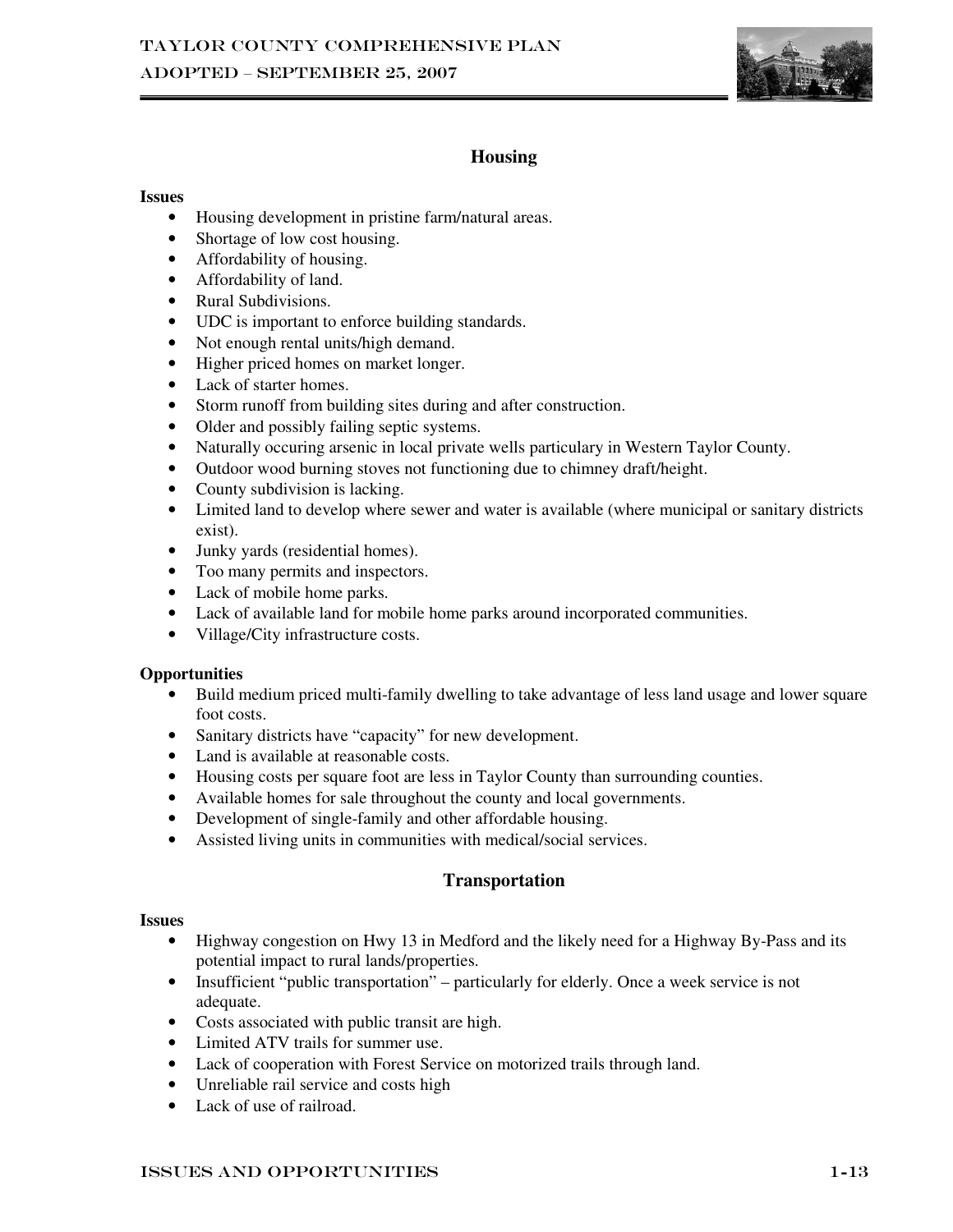# ADOPTED – SEPTEMBER 25, 2007



- Inadequate walking trails.
- Not enough money to maintain local/county roads and bridges.
- Potential future "connector" roads to CTH status.
- Future land acquisition for airport expansion
- Heavy loads increased weight limits.

#### **Opportunities**

- Development of a "plan" on how to develop the national forest for all transportation uses quiet and motorized.
- Seek grant dollars for development of walkways/pedestrian trails/bike lanes that could also take people off walking on highways.
- Alternative chemicals to de-ice local roads.
- Development of passing lanes along highways.
- Long-term examination of corridors around Medford.
- Highways to 4-lanes (example Medford to Abbotsford).
- Expand public transit services, thus creating jobs also.
- Building roads to design specifications.
- Development of a car pool program and a park and ride lot in outlying areas of county.
- Incorporation of bike lanes on future transportation corridors.

# **Utilities and Community Facilities**

#### **Issues**

- With declining enrollment, how to deal with school districts needing money and students.
- Watershed level, landscape and future developments impacting quality of water and resources (runoff, etc.).
- Elderly not being able to afford some utility costs.
- Facilities not being handicap accessible.
- Costs to operate sewer and water facilities creating burden on people in jurisdictions.
- Arrowhead-Western Transmission Line Project.
- Town Halls not up to code.
- Land without electric service (costly).
- Lack of licensed childcare services.
- All governmental taxes on utilities.
- County boat landings in need of repair.
- Need better telecommunication.
- Safe potable water supply.
- Cost to dispose of waste.

#### **Opportunities**

- Development of alternative energies (wind, bio, ethanol).
- Consolidation of police services, to share coverage.
- Units of governments working well together on sharing services.
- Grants to segmented population (elderly) to sustain public services.
- Continue cooperation of fire districts.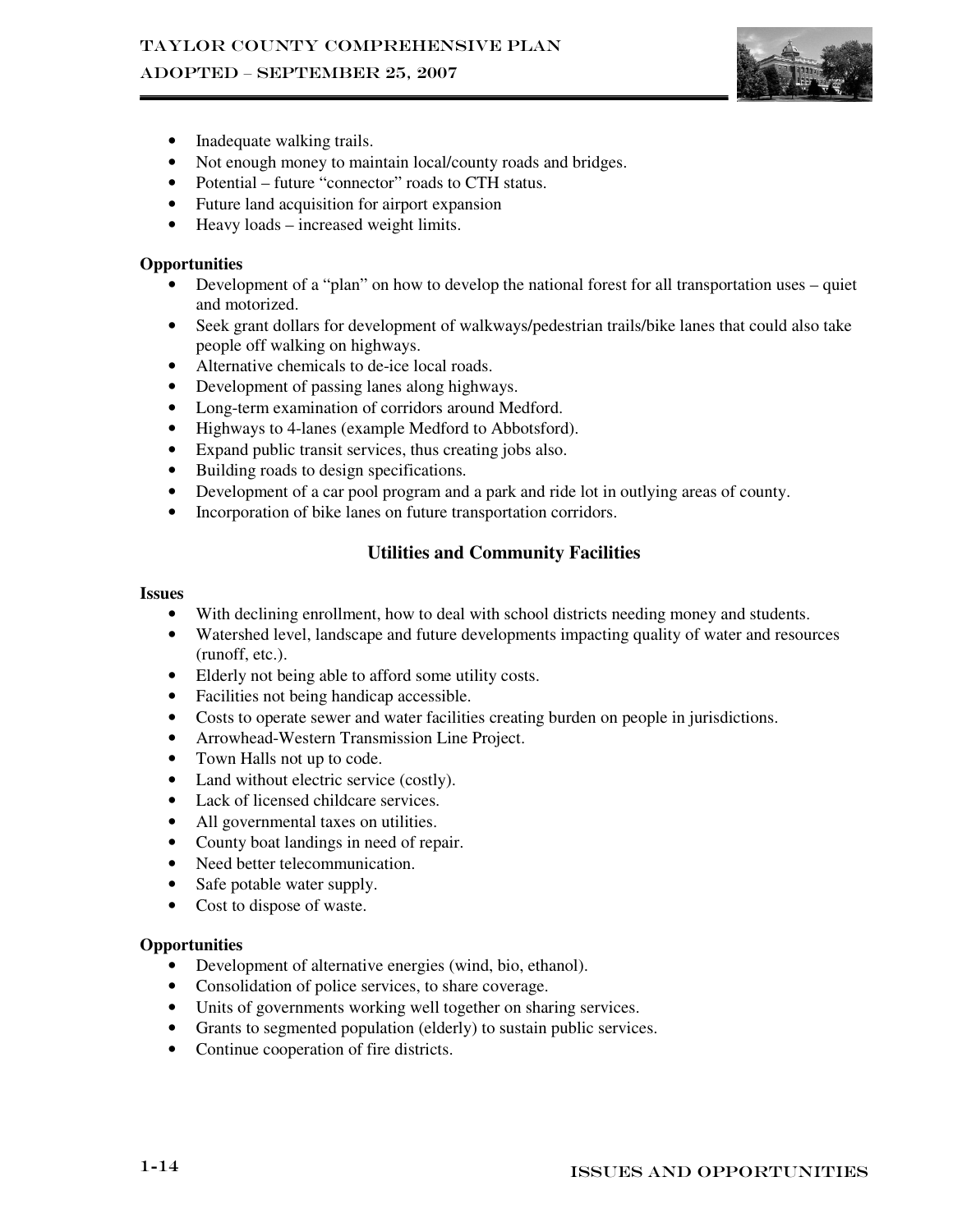

# **Natural, Agricultural, and Cultural Resources**

#### **Issues**

- A lot of federal land can't be accessed.
- Timber not being harvested appropriately, less stumpage revenue.
- PILT (fed) and MFL lands being enrolled.
- More protection of Ag lands.
- Developing of non-farming homes on productive ag land.
- Farmers are declining while land is not declining.
- Need to protect lakes, rivers, and shorelands from pollution, degredation, and over-development.
- Wolves chasing of livestock.
- Water resources leaving County with the ability to develop a water resevoir on own property.
- Large factory farms/livestock operations.
- Manure handling.
- Late night operations (noise, dust, large machinery).
- ORW ERW restrictions.
- Forest fragmentation.
- Interpretation of wetlands.
- Mining issues metallic and non-metallic.
- Floodplains (dam failures).
- Exploitation of the forest.
- Ground water quality.
- Old/closed dumps and/or landfills.
- Amish community.
- Ice Age Trail

#### **Opportunities**

- Ability to preserve, clean up, and protect rivers, streams and special areas, (example 20 acre tract that's underdeveloped along lake).
- Federal government to go back to "managing" forest production, equals, jobs, salaries, payments to towns, county.
- Development of special-prestine areas for recreational purposes.
- Future open wolf season.
- Development of wind resource/energy, ethanol and soy diesel.
- Indicate/designate prime agricultural lands in County.
- ORW ERW will require programs to maintain levels.
- Lots of land for use (federal, county) as recreation.
- Establish and continuing ongoing efforts by groups to preserve and maintain natural areas.
- Ground water protection policies/actions.
- Indicate/designate prime agricultural lands in county.
- Maintain open space/rural character.
- Agricultural diversity.
- Identifying Indian burial grounds.
- Identify old log dams, campsites, and rail lines.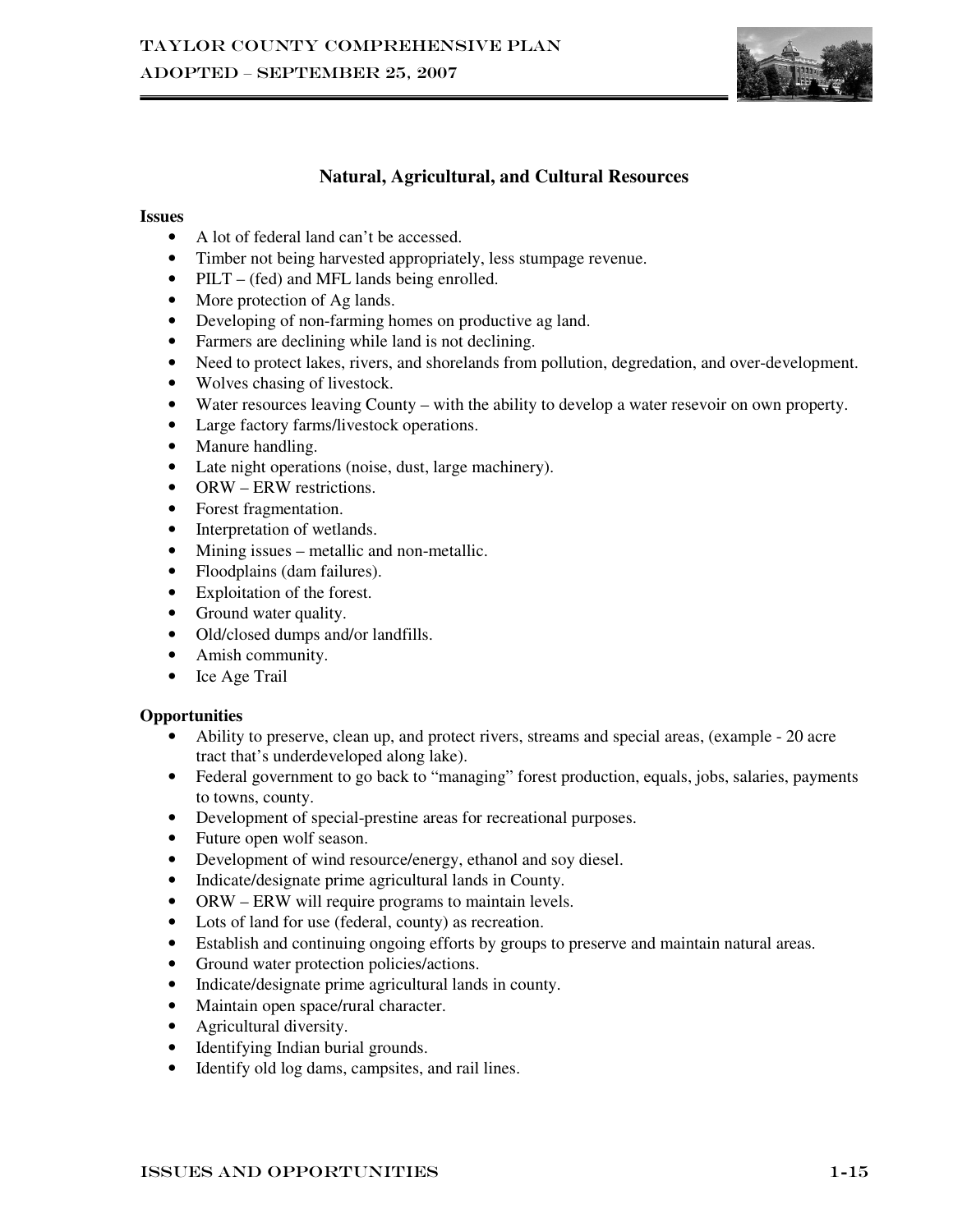

## **Economic Development**

#### **Issues**

- Distance to markets imperils development.
- Need for more diversified manufacturing jobs.
- Difficult for entrepreneur's to "invest" in business due to economic climate.
- Some infrastructure and population, need strategy to redevelop buildings industry and commercial.
- Need training programs for jobs that are in the county.
- Need downtown "attention" to find niche.
- Need more manufacturing where infrastructure is available.
- Lack of unity across the County.
- Wages are too low to keep up with the costs of goods, need living wage jobs.
- Lack of marketing of outlying villages and towns, those beyond the City of Medford.
- Students leaving area for other jobs elsewhere.
- Future impact to small local businesses resulting from big box development.
- Local taxes
- Lack of high speed Internet around the County.
- Recognition of Industrial parks.
- More high-paying skilled jobs.
- More tourism development.
- Not enough revenue from Federal and State lands.

#### **Opportunities**

- Communities with sewer and water available for businesses.
- Vacant buildings.
- Educated labor force available.
- Available land along the railroad for development.
- Encouragement/marketing at County level to target City and Villages.
- Development of Economic Development initiatives.
- Marketing at County level and to target City and Villages.
- Tourism opportunities throughout the County.
- New development of big boxes and potential spin off of other development.
- Downtown redevelopment.

### **Intergovernmental Cooperation**

#### **Issues**

- Getting more public input into government and more informed about whats going on at the local and county level.
- Getting state and federals to fund mandates.
- Too much governmental control.
- School consolidation in the future.
- Facilitation of agreements with townships.
- Towns providing services in close proximity to one another. Example, several town hall close together where voting could occur at one hall versus two halls.